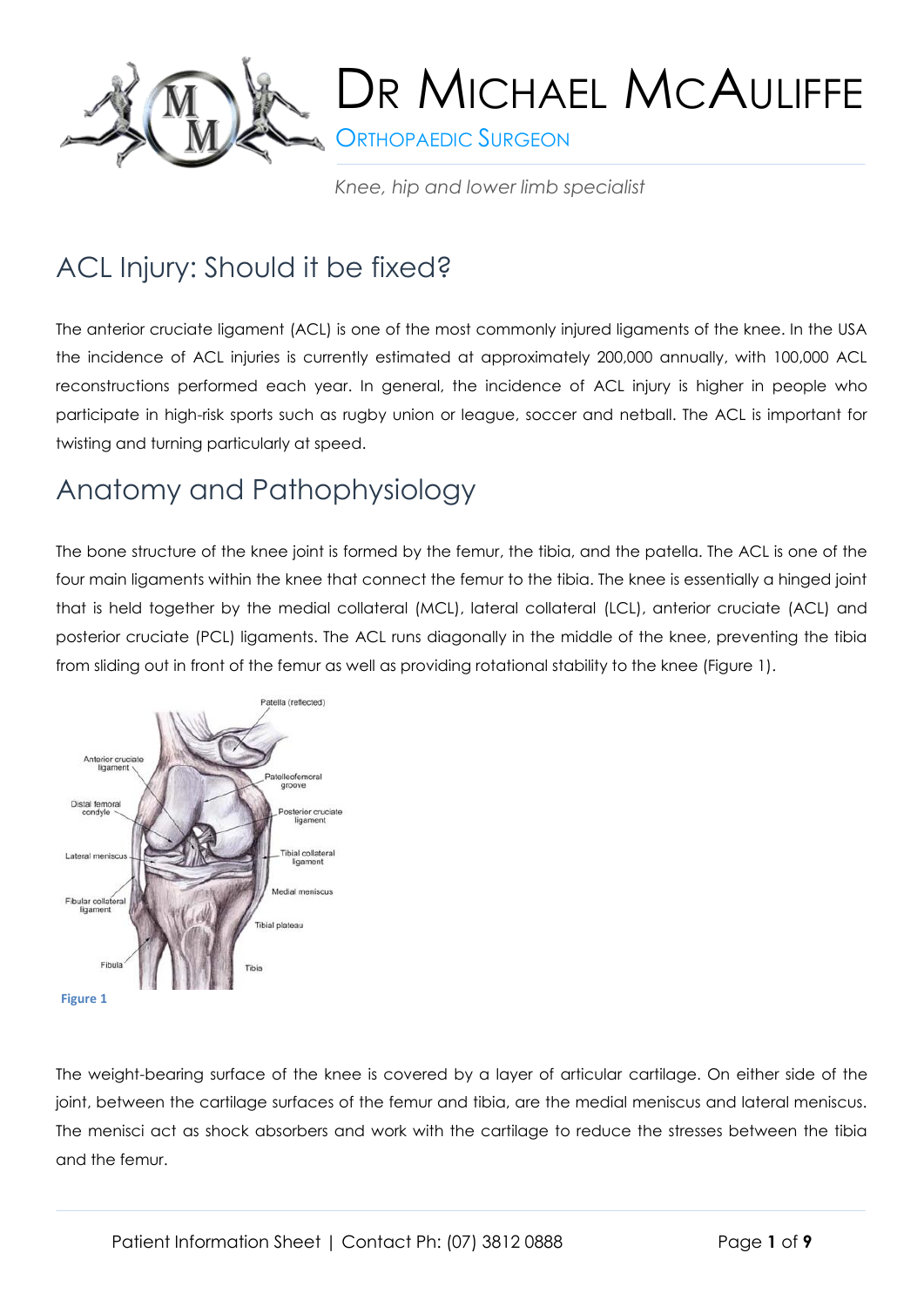

**SORTHOPAEDIC SURGEON** 

*Knee, hip and lower limb specialist*

It is estimated that 70 of ACL injuries occur through non-contact mechanisms while 30 result from direct contact with another player or object. The mechanism of injury is often associated with deceleration coupled with cutting, pivoting or sidestepping manoeuvres, awkward landings or "out of control" play. Several studies have shown that female athletes have a higher incidence of ACL injury than male athletes. It has been proposed that this is due to differences in physical conditioning, muscular strength, and neuromuscular control. Other hypothesized causes of this gender-related difference in ACL injury rates include pelvis and lower extremity (leg) alignment, increased ligamentous laxity and the effects of oestrogen on ligament properties.

Approximately 50 of ACL injuries occur in combination with damage to the meniscus, articular cartilage, or other ligaments. Additionally, patients may have bone bruises of the bone beneath the cartilage surface. These may be seen on an MRI and may indicate injury to the overlying articular cartilage.

Immediately after the injury, patients usually experience pain and swelling and the knee feels unstable. Within a few hours after a new ACL injury, patients often have a large amount of knee swelling, a loss of full range of motion, pain or tenderness along the joint line and discomfort while walking. Patients often use crutches for the first 7-14 days in the initial period after the injury.

#### Natural History

The natural history of an ACL injury without surgical intervention varies from patient to patient and depends on the patient's activity level, degree of injury and instability symptoms.

After a complete ACL tear, some patients are unable to participate in pivoting-type sports, while others have instability during even normal activities such as walking. There are some rare individuals who can participate in sports without any symptoms of instability. This variability is related to the severity of the original knee injury as well as the physical demands of the patient. About half of ACL injuries occur in combination with damage to the meniscus, articular cartilage or other ligaments.

With repeated instability and collapse further damage can occur and this should be prevented if possible. With chronic instability, up to 90 of patients will have meniscus damage when reassessed 10 or more years after the initial injury. Similarly, the prevalence of articular cartilage lesions increases up to 70 in patients who have a 10-year-old ACL deficiency.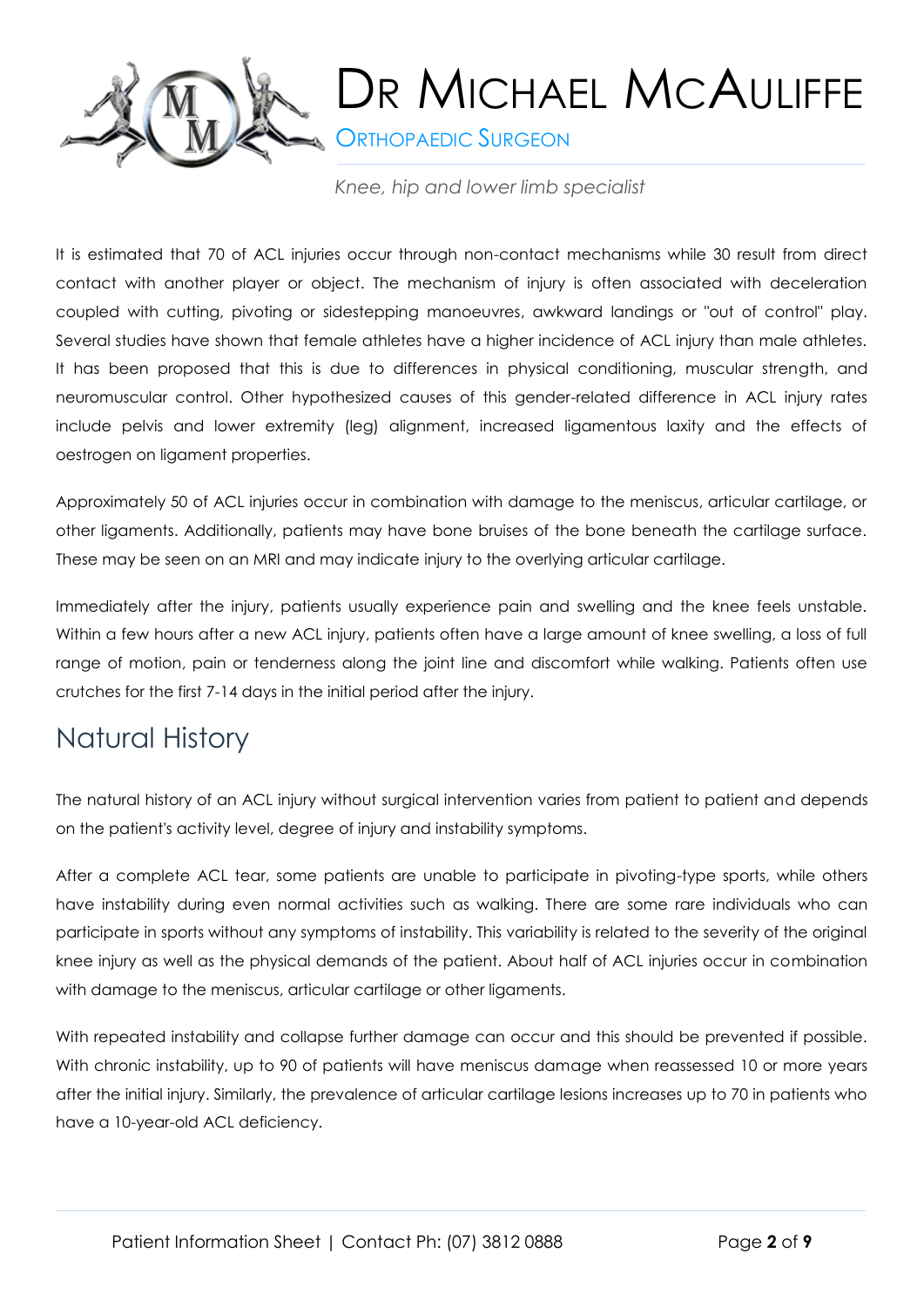

**ORTHOPAEDIC SURGEON** 

*Knee, hip and lower limb specialist*

#### Surgical and Non-Surgical Options

When a patient with an ACL injury is initially seen for evaluation, X-rays are ordered to look for any possible fractures or other problems. An MRI (Magnetic Resonance Imaging) scan to evaluate the ACL and to check for evidence of injury to other knee ligaments, meniscus cartilage or articular cartilage may also be useful. See picture below



**Figure 2 MRI of complete ACL tear**

Treatment options for ACL injuries include both operative and non-operative treatments.

The main aim is to achieve a stable knee this can be achieved with or without an operation depending on the patient.

ACL tears do not heal if sewn back together. Therefore, the torn ACL is generally replaced by a substitute graft made of tendon. Typically this is done by using the patient's hamstring tendons.

In non-operative treatment, progressive physiotherapy and rehabilitation can restore the knee to a condition close to its pre-injury state and educate the patient on how to prevent instability.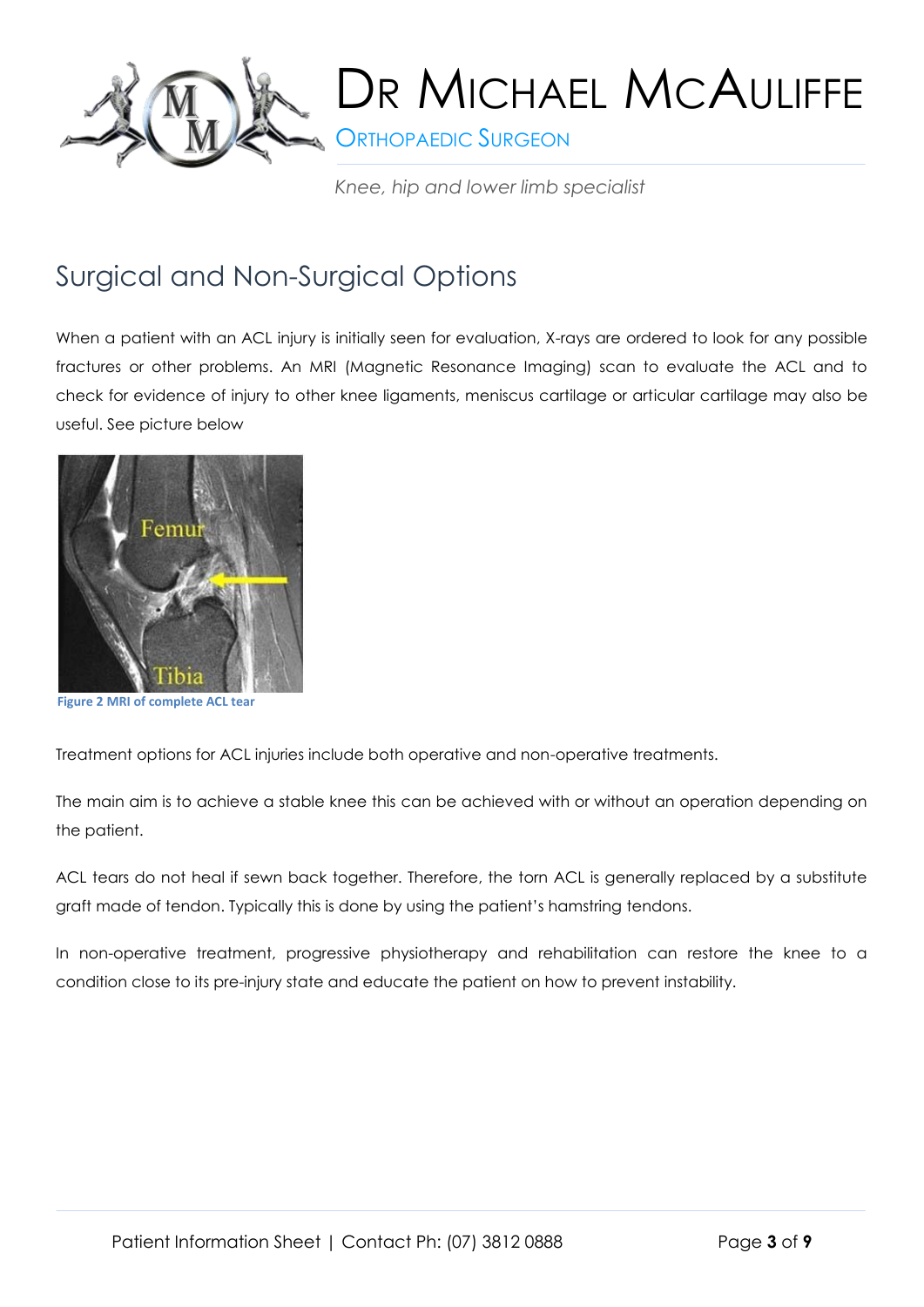

**S** ORTHOPAEDIC SURGEON

*Knee, hip and lower limb specialist*

#### Non-Operative Treatment Benefits and Limits

Surgical treatment is usually advised in dealing with combined injuries (ACL tears in combination with other injuries in the knee). However, deciding against surgery is reasonable for select patients. Non-operative management of isolated ACL tears is likely to be successful or may be indicated in patients:

- With partial tears and no instability symptoms
- With complete tears and no symptoms of knee instability during low-demand sports who are willing to give up high-demand sports
- Who do light manual work or live sedentary lifestyles
- Whose growth plates are still open (children)

#### Surgical Intervention and Considerations

Patients treated with surgical reconstruction of the ACL have long-term success rates of 82 % to 95%. Recurrent instability and graft failure are seen in approximately 6% of patients. The goal of the ACL reconstruction surgery is to prevent instability and restore the function of the torn ligament, creating a stable knee. This allows the patient to return to sports. There are certain factors that the patient must consider when deciding for or against ACL surgery. The knee may not feel "normal" after a reconstruction even though it may be stable. It is also now known that whilst it is common to return to sport it may not be at the same previous level of participation. (Feller)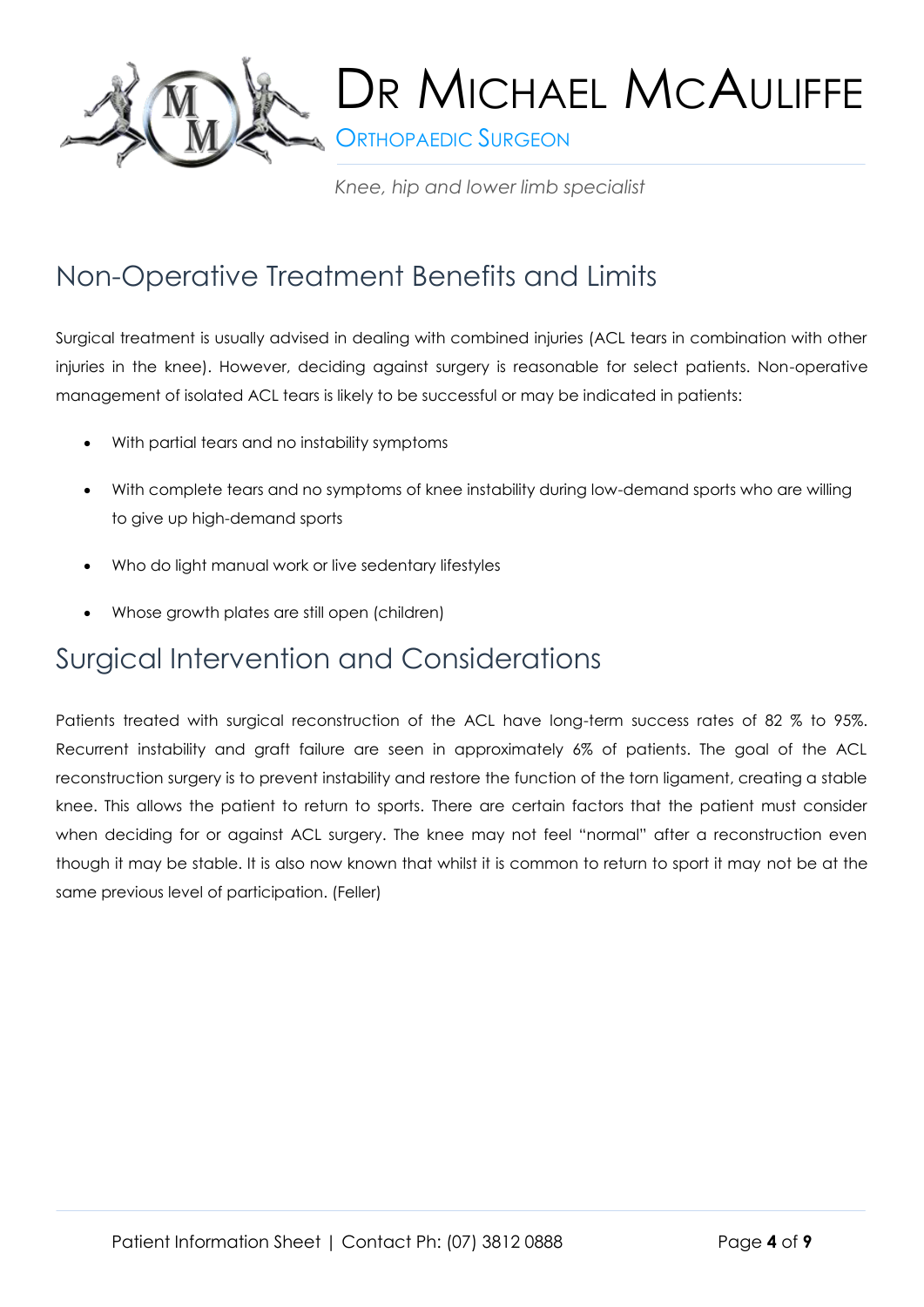

**SORTHOPAEDIC SURGEON** 

*Knee, hip and lower limb specialist*

#### Patient Considerations

**Active patients** involved in sports or jobs that require pivoting, turning or hard-cutting as well as heavy manual work are encouraged to consider surgical treatment. This includes older patients who have previously been excluded from consideration for ACL surgery. Instability associated with activity, not age, should determine if surgical intervention should be considered.

A patient with a torn ACL and **significant functional instability** has a high risk of developing secondary knee damage and should therefore consider ACL reconstruction.

It is common to see ACL **injuries combined** with damage to the menisci (50%), articular cartilage (30%), collateral ligaments (30%), joint capsule, or a combination of the above. As many as 50% of meniscus tears may be repairable and heal better if the repair is done in combination with the ACL reconstruction.

#### Surgical Choices

The middle third of the patellar tendon of the patient, along with a bone plug from the shin and the knee cap is used in the **patellar tendon autograft** (Figure 7). Patellar

tendon autografts have a greater incidence of postoperative patellofemoral pain (pain behind the kneecap) complaints and other problems.

The pitfalls of the patellar tendon autograft are:

- Postoperative pain behind the kneecap
- Pain with kneeling
- Slightly increased risk of postoperative stiffness
- Low risk of patella fracture

The semitendinosus and gracilis hamstring tendons on the inner side of the knee are used in creating the **hamstring tendon autograft for ACL Reconstruction**. This creates a four-strand tendon graft. (See picture)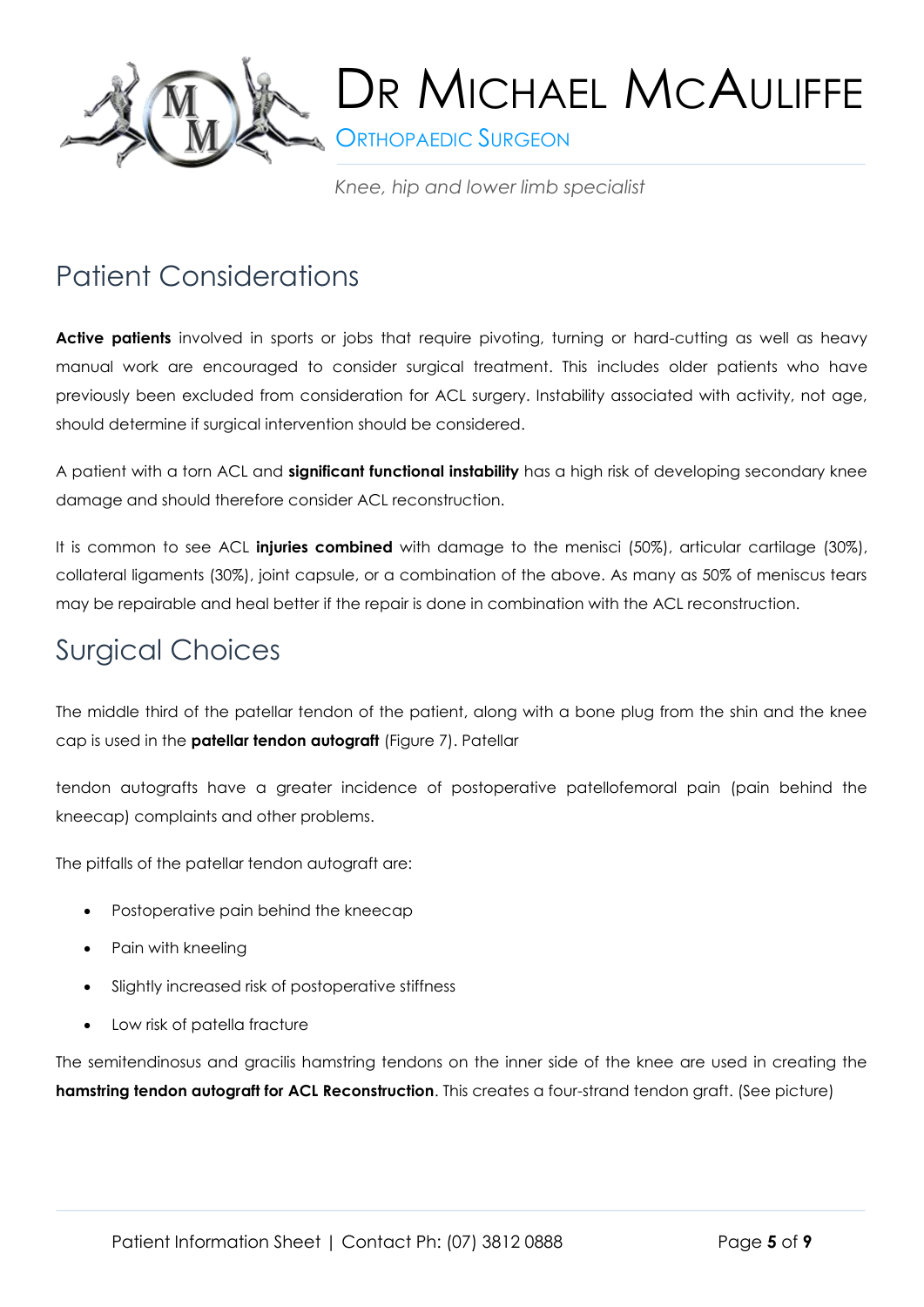

**ORTHOPAEDIC SURGEON** 

*Knee, hip and lower limb specialist*

Fewer problems with anterior knee pain or kneecap pain after surgery

- Less postoperative stiffness problems
- Smaller incision
- Faster recovery

The **quadriceps tendon autograft** is often used for patients who have already failed ACL reconstruction.The middle third of the patient's quadriceps tendon and a bone plug from the upper **Figure 3 Hamstring tendon Autograft**end of the knee cap are used. This yields a larger graft for taller



and heavier patients. Because there is a bone plug on one side only, the fixation is not as solid as for the patellar tendon graft. There is a high association with ostoperative anterior knee pain and a low risk of patella fracture. Patients may find the incision is not cosmetically appealing.

**Allografts** are grafts taken from cadavers and are becoming increasingly popular. These grafts typically have poorer outcomes than autografts and therefore are usually reserved for revision surgery where suitable autograft is unavailable. These grafts are also used for patients who have failed ACL reconstruction before and in surgery to repair or reconstruct more than one knee ligament.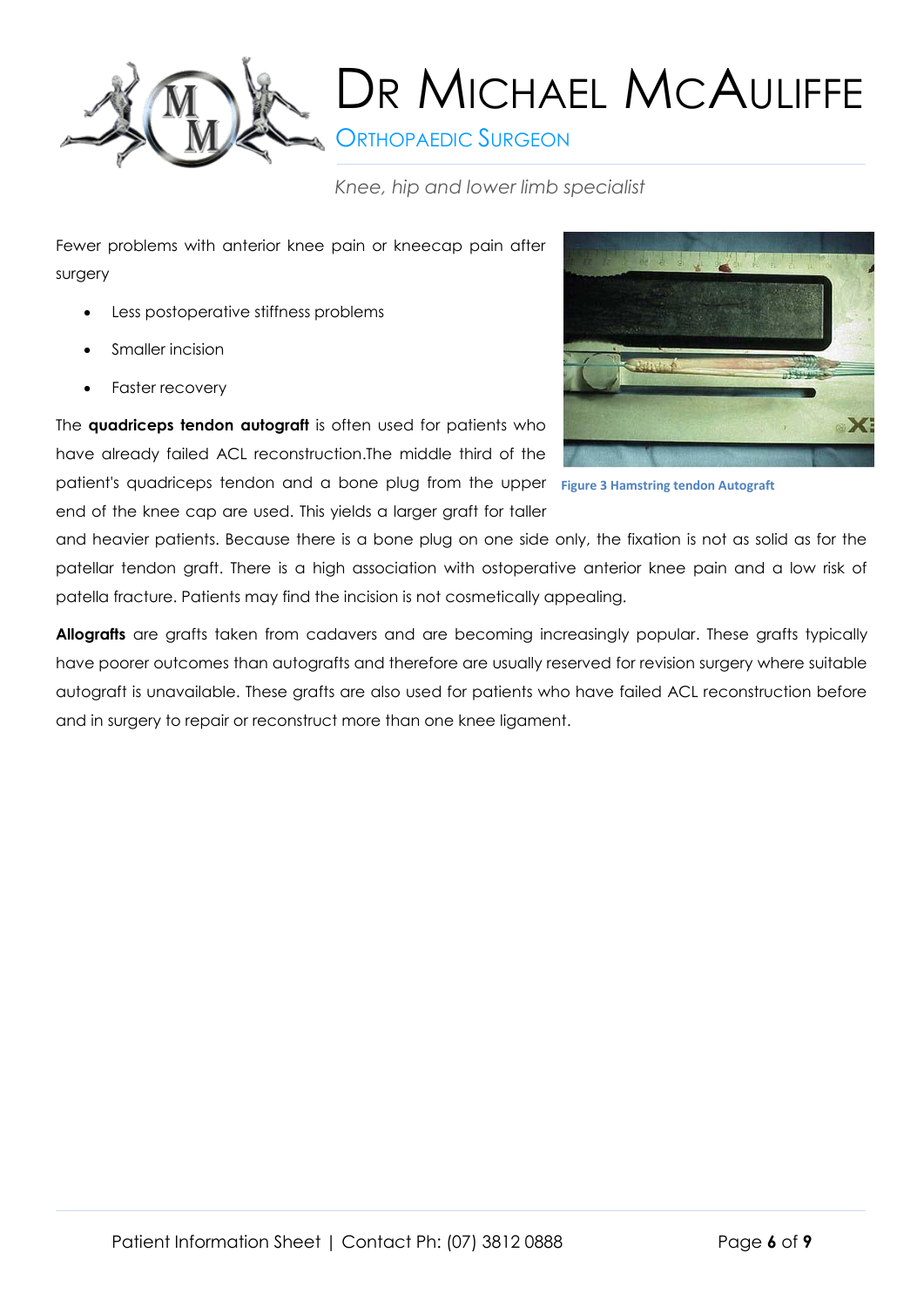

**ORTHOPAEDIC SURGEON** 

*Knee, hip and lower limb specialist*

#### Operative Procedure

Before any surgical treatment, the patient is usually sent to physiotherapy. Patients who have a stiff, swollen knee lacking full range of motion at the time of ACL surgery may have significant problems regaining their motion after surgery. It usually takes three or more weeks from the time of injury to achieve full range of motion. It is also recommended that some ligament injuries be braced and allowed to heal prior to ACL surgery.

The patient, the surgeon and the anaesthetist select the anaesthesia used for surgery. Patients may benefit from an anaesthetic block of the nerves of the leg to decrease postoperative pain. The surgery usually begins with an examination of the patient's knee while the patient is relaxed due the effects of anaesthesia. This final examination is used to verify that the ACL is torn and also to check for looseness of other knee ligaments that may need to be repaired during surgery or addressed postoperatively. If the physical exam strongly suggests the ACL is torn, the selected tendon is harvested and the graft prepared.

After the graft has been prepared, the surgeon places an arthroscope into the joint. Small (one-centimeter) incisions called portals are made in the front of the knee to insert the arthroscope and instruments and the surgeon examines the condition of the knee.

Meniscus and cartilage injuries are trimmed or repaired and the torn ACL stump is then removed. In the most common ACL reconstruction technique, bone tunnels are drilled into the tibia and the femur to place the ACL graft in almost the same position as the torn ACL. A long needle is then passed through the femoral tunnel, and then out through the skin of the thigh. The sutures of the graft are placed through the eye of the needle and the graft is pulled into position up through the tibial tunnel and then up into the femoral tunnel.



The graft is held under tension as it is fixed in place using

**Figure 4 Arthroscopic view of ACL graft**

interference screws endobuttons or staples. The devices used to hold the graft in place are generally not removed.

Before the surgery is complete, the surgeon will probe the graft to make sure it has good tension , verify that the knee has full range of motion and perform tests such as the Lachman's test to assess graft stability. The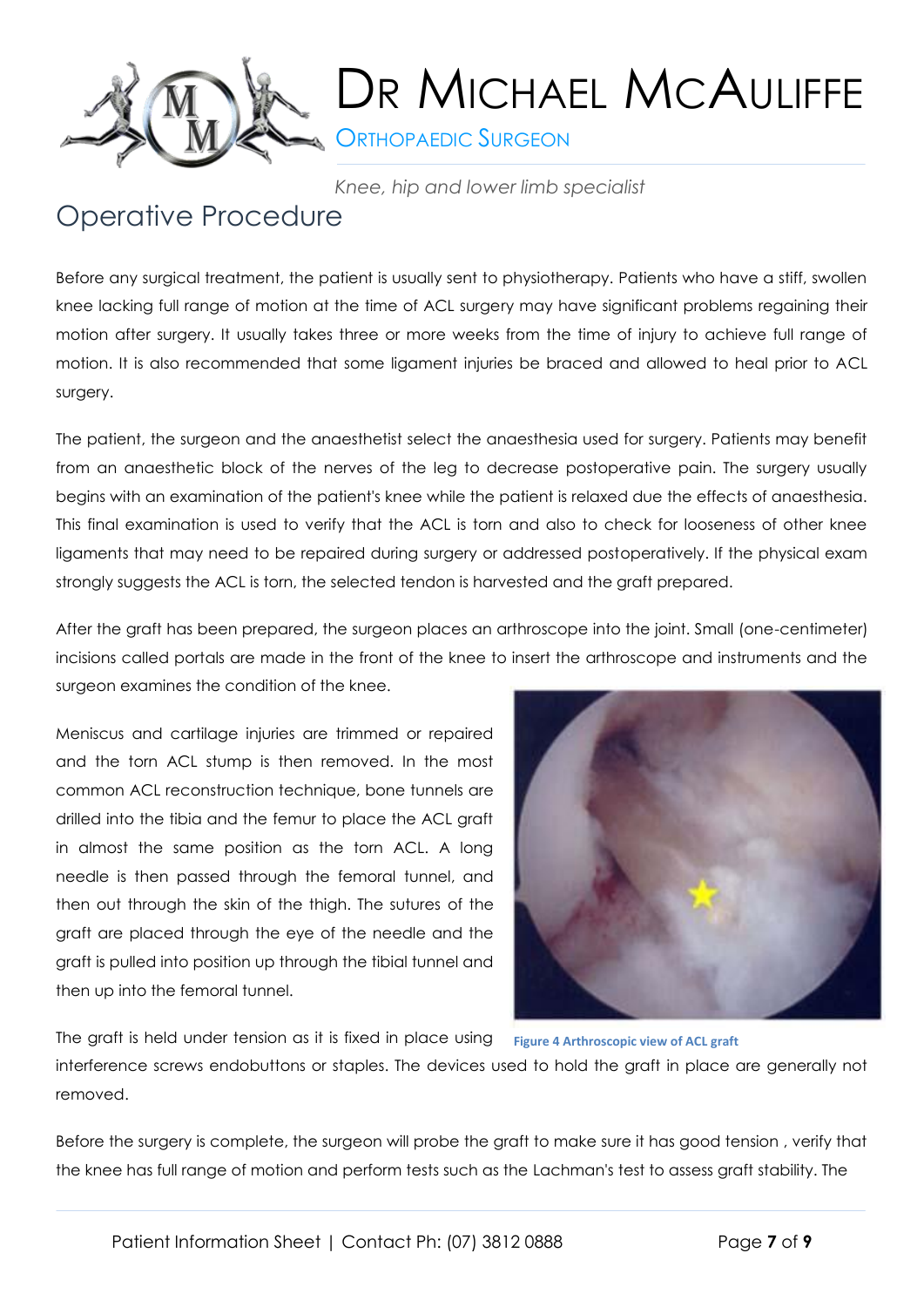

**S** ORTHOPAEDIC SURGEON

*Knee, hip and lower limb specialist*

skin is closed and dressings and p a postoperative brace are applied. The patient will usually go home the day following surgery.

### Potential Operative Complications

The incidence of infection after arthroscopic ACL reconstruction has a reported range of 0.2 % to 0.48%. There have also been several reported deaths linked to bacterial infection from allograft tissue due to improper procurement and sterilization techniques.

Allografts specifically are associated with risk of viral transmission, including HIV and Hepatitis C, despite careful screening and processing. The chance of obtaining a bone allograft from an HIV-infected donor is calculated to be less than 1 in a million.

Rare risks include bleeding from acute injury to the popliteal artery (overall incidence is 0.01%) and weakness or paralysis of the leg or foot. It is not uncommon to have numbness of the outer part of the upper leg next to the incision, which may be temporary or permanent.

A blood clot in the veins of the calf or thigh is a potentially life-threatening complication. A blood clot may break off in the bloodstream and travel to the lungs, causing pulmonary embolism or to the brain, causing stroke. This risk of deep vein thrombosis is reported to be approximately 0.12 %.

Recurrent instability due to rupture or stretching of the reconstructed ligament or poor surgical technique (reported to be as low as 2.5% and as high as 10%) is possible.

Knee stiffness or loss of motion has been reported at between 5% and 25 %.

Rupture of the patellar tendon (patellar tendon autograft) or patella fracture (patellar tendon or quadriceps tendon autografts) may occur due to weakening at the site of graft harvest.

In young children or adolescents with ACL tears, early ACL reconstruction creates a possible risk of growth plate injury, leading to bone growth problems. The ACL surgery can be delayed until the child is closer to reaching skeletal maturity. Alternatively, the surgeon may be able to modify the technique of ACL reconstruction to decrease the risk of growth plate injury.